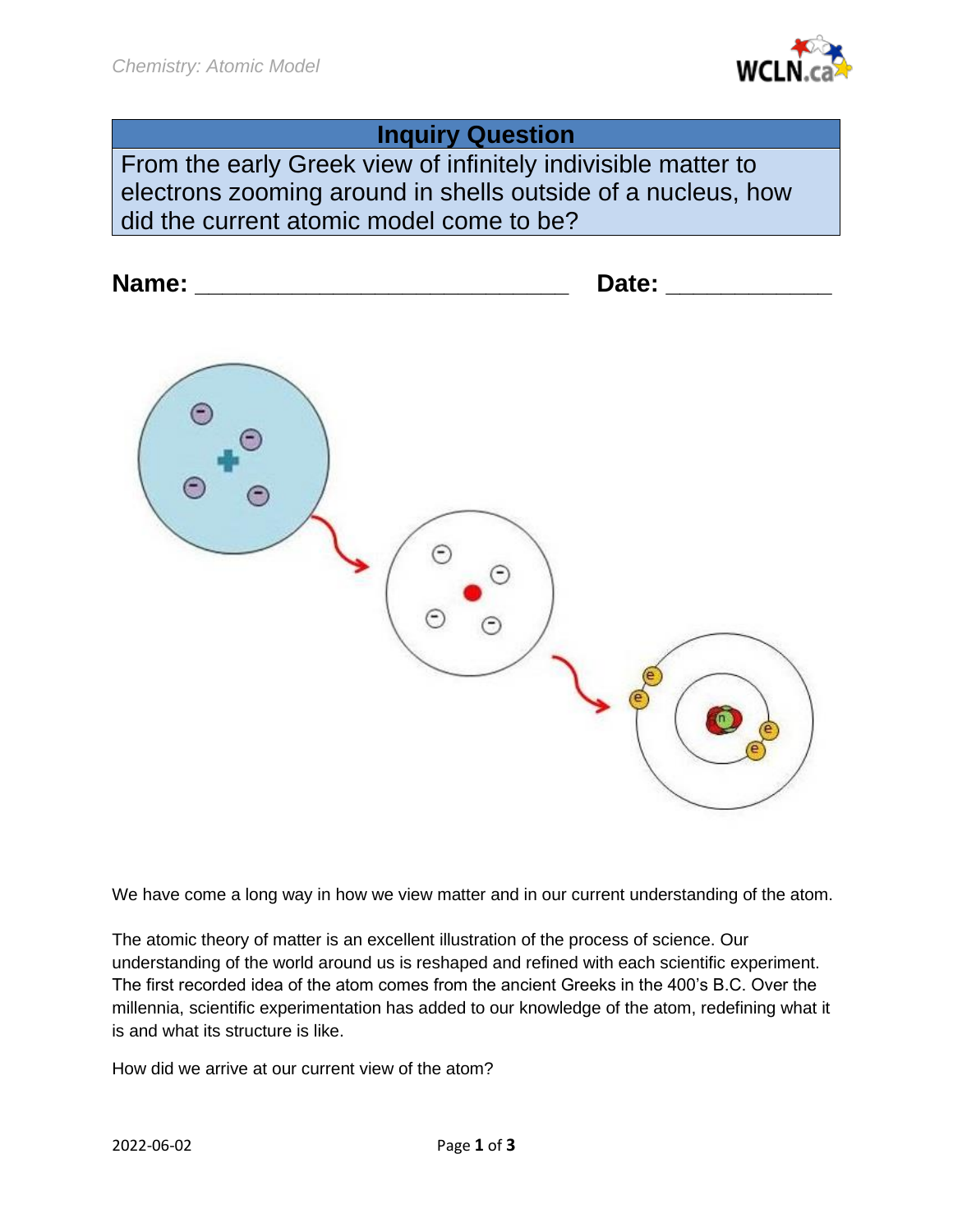

## General Instructions

The goal of this project is to learn about some of the highlights in the history of atomic theory and to gain an appreciation of how we know what we know about atoms.

#### **Materials you'll need:**

- Your course notes
- The internet for research
- Presentation software

#### **Ideas and Hints:**

- What were the stepping stones to the development of our current atomic model?
- Who were the scientists that contributed to our current understanding of the atom?

Listed below are 14 scientists. When and where did they live? What was their contribution to atomic theory?

| Democritus               | James Chadwick    |
|--------------------------|-------------------|
| Antoine Lavoisier        | Max Planck        |
| John Dalton              | Albert Einstein   |
| J. J. Thomson            | Niels Bohr        |
| <b>Ernest Rutherford</b> | Louis De Broglie  |
| Robert Millikan          | Erwin Schrodinger |
| <b>Marie Curie</b>       | Werner Heisenberg |

- How well received were the various models?
- Why did the models change? Why did the theories need to be revised?
- What new information was found? What experiments were done to find it?
- Interesting facts other accomplishments, personal information, famous historical events at the time, etc.?

## • *Research Tip:*

Some of these scientists also did experiments that were not related to atomic theory. When you do a search you may want to include "atomic theory" or history of atomic theory to help get more focused results (example: "Niels Bohr" "atomic theory"). You can of course get good general information by searching just their names but don't forget to find out specifically about their contributions to atomic theory.